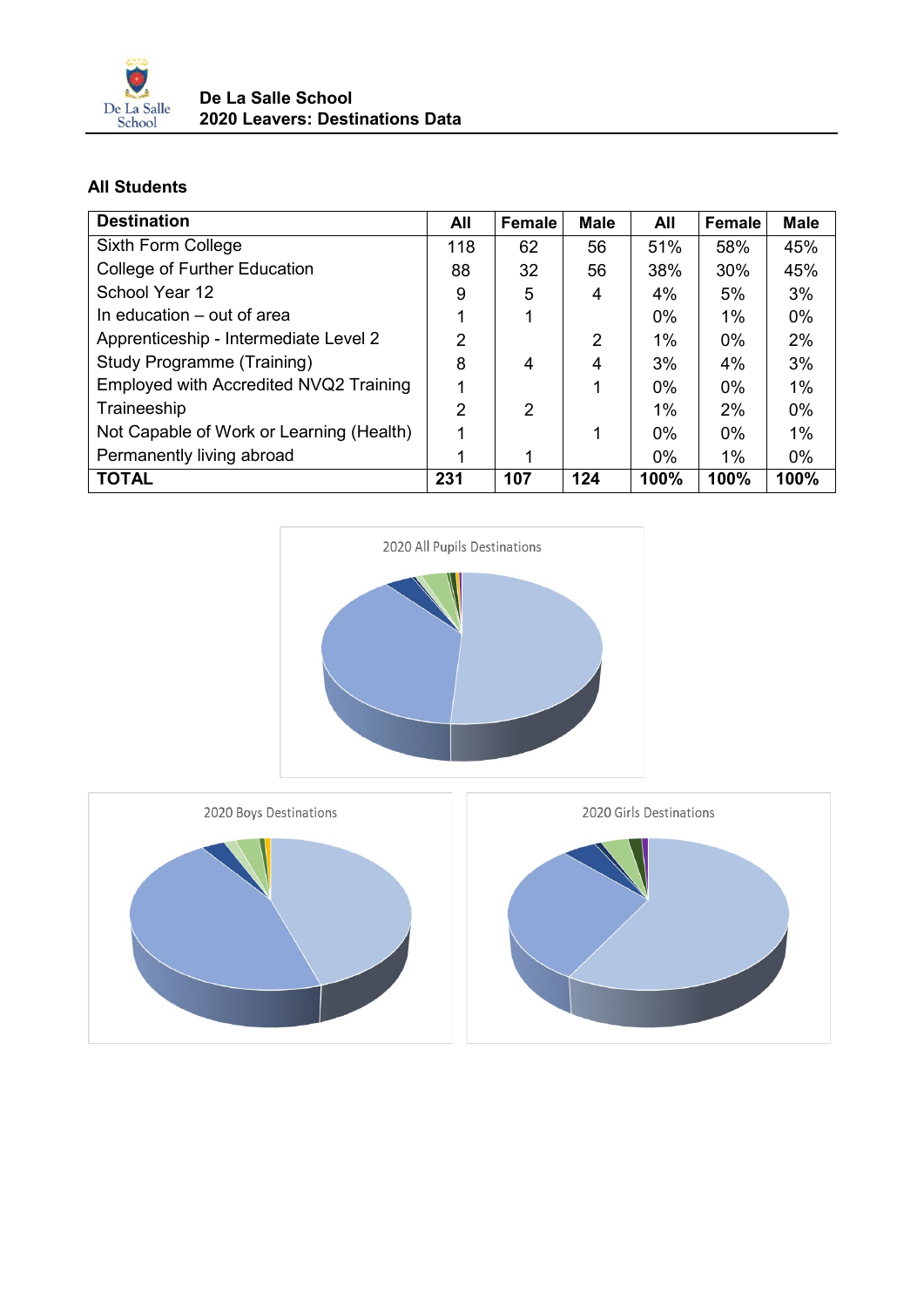## **Disadvantaged Students**

| <b>Destination</b>                       | <b>DA</b>      | <b>Non-DA</b> | <b>DA</b> | <b>Non-DA</b> |
|------------------------------------------|----------------|---------------|-----------|---------------|
| Sixth Form College                       | 15             | 103           | 32%       | 56%           |
| College of Further Education             | 22             | 66            | 47%       | 36%           |
| School Year 12                           | $\overline{2}$ |               | 4%        | 4%            |
| In education – out of area               |                |               | $0\%$     | 1%            |
| Apprenticeship - Intermediate Level 2    |                | 2             | $0\%$     | $1\%$         |
| <b>Study Programme (Training)</b>        | 6              | 2             | 13%       | $1\%$         |
| Employed with Accredited NVQ2 Training   |                |               | $0\%$     | 1%            |
| Traineeship                              | 2              |               | 4%        | $0\%$         |
| Not Capable of Work or Learning (Health) |                |               | $0\%$     | $1\%$         |
| Permanently living abroad                |                |               | $0\%$     | 1%            |
| <b>TOTAL</b>                             | 47             | 184           | 100%      | 100%          |





## Disadvantaged students with high prior attainment

| <b>Destination</b>           | DA HA |      |
|------------------------------|-------|------|
| Sixth Form College           | 5     | 83%  |
| College of Further Education |       | 17%  |
| I TOTAL                      |       | 100% |